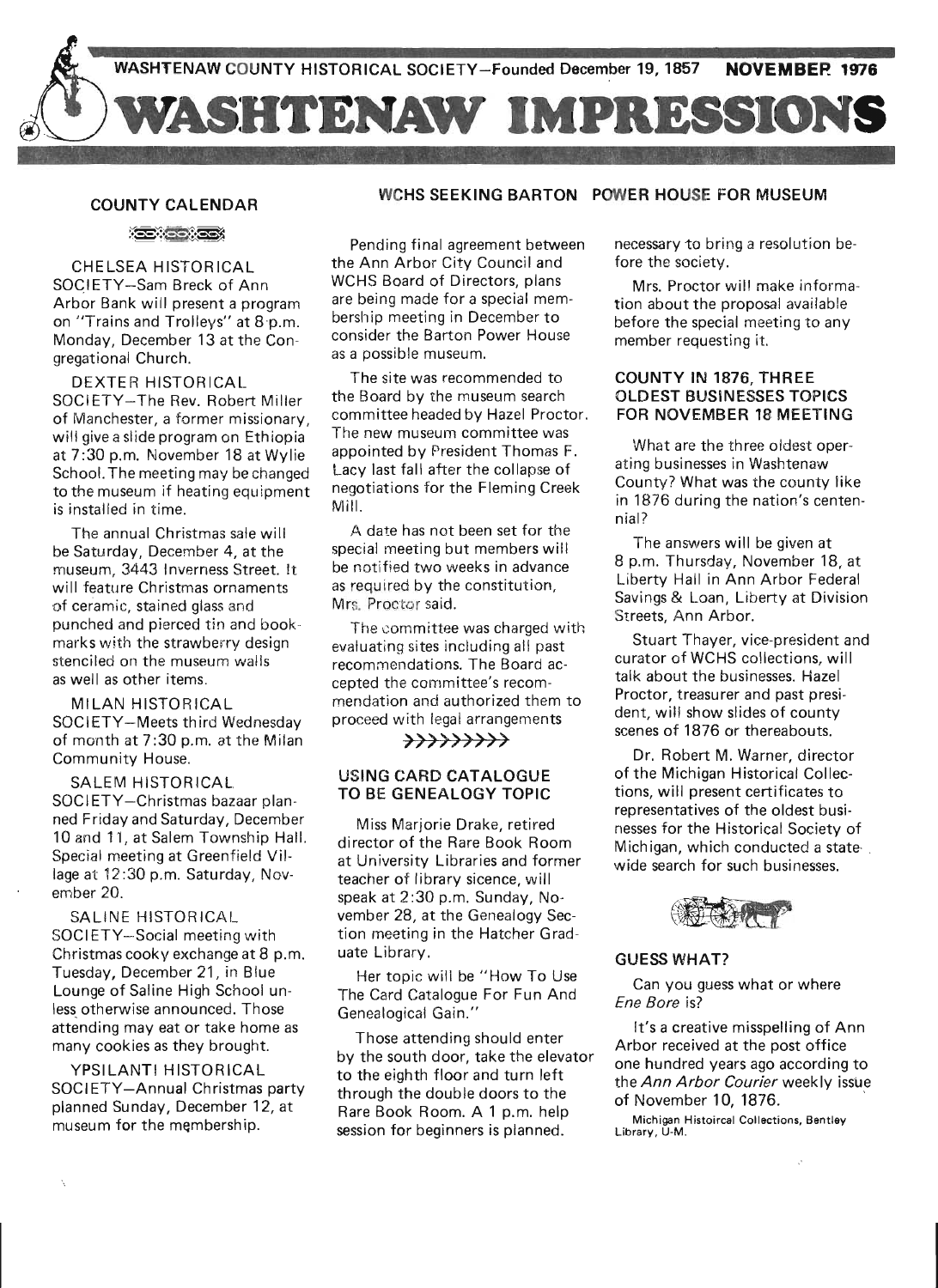# **DOWN BY THE OLD MILL STREAM**

By David L. Lewis

Mr. Ford was a visionary-one of the most visionary Americans of his day. One of his dreams was to offer employment to farmers and villagers in small water-driven factories.

The city, said Mr. Ford, had been a mistake. It meant high land costs and taxes, poor housing, and congested traffic. The country, in contrast, was an area of hope. "With one foot in industry and one foot in agriculture," said Mr. Ford, "America is safe."

Millions of rural Americans were cheered by Mr. Ford's philosophy. If the factory could be taken to the country, rural people could remain at home, combining their chores with earning \$6.00 a day in a nearby Ford plant. Farmers would soon have the best of both worlds.

In 1919 Henry Ford bought hydropower sites on rivers in Michigan, Ohio, and New York. By 1925 nine rural production centers were in operation. The first of these hydro plants was an old mill in Northville, located 12 miles up the Rouge River from Ford's home in Dearborn. It began making Model T valves in early 1920.

Some of these factories, such as the four mills on the Rouge River, were truly "village industries" employing only a handful of workers. Others, however, were sizable factories employing a work force of up to 1,000, among them a plant on the Mississippi at St. Paul. All of the factories, large and small, were fully or partly driven by waterpower. Ford, eager to show people that hydro-power was effective, usually displayed his generators in glass-enclosed rooms so that visitors could more easily view his plants' inner workings.

Ford's village industries were not a financial success, but the auto king, breaking ground, did not count what he spent. In fact, between 1935 and 1941 he established a



DYNAMIC KERNELS MilL, MACON

dozen additional hydro-electric plants on small Michigan streams; and in 1938 he had drawn up a list of 212 more waterpower sites. Making such parts as hubcaps and gear shift knobs, cigarette lighters, carburetors, and horns, Ford's rural hydro-electric factories employed 2,400 persons in 1939.

Unfortunately, the villageindustry plan was neither a panacea for factory workers nor farmers. Small hydro plants, such as the rebuilt Northville mill, did not proliferate throughout the land. In fact, only a handful of Ford's rural plants were kept in operation after the founder's retirement in 1945. Five of the factories continued to make Ford parts until the mid-1950's; three into the early 1960's. Today only the rebuilt Northville plant, still making valves, remains a part of the Ford empire.

Without exception, however, the plants are still standing, and nearly all of them are in active use as manufacturing units, such as the factory in Brooklyn, Michigan, antique

shops, community/youth centers, county maintenance facilities, and so on. Most of the factories-in-themeadows remain astride their headraces, dams and spillways, tailraces, and mill ponds, which, now as in days gone by, offer excellent fishing for workers and small boys. Some plants also have retained their water wheels and generators, while others have kept three additional Ford plant hallmarks-tunnels, used for emergency exits and ease of pipe and wire maintenace, wooden block floors, which Henry Ford believed were easier on his workers' feet than concrete surfaces, and birdhouses, some of them condominiums accommodating up to 75 families of purple martins.

So in a sense Old Henry's plants have neither died nor faded away, and today they seem to point the way to an idea whose time may be coming. In recent years there has been increasing talk about moving plants from cities to towns and villages where workers can be nearer their jobs and improve the quality of their lives.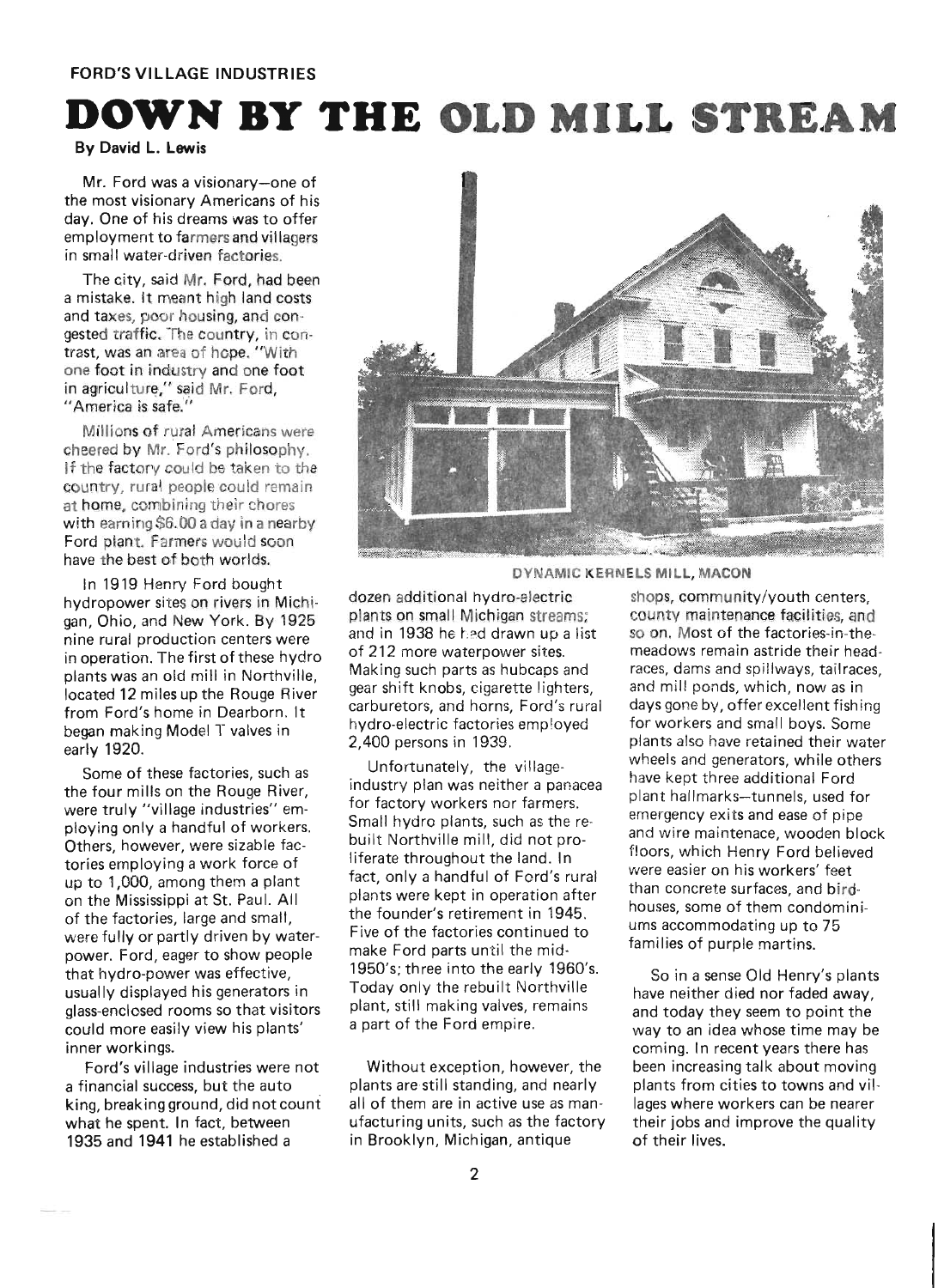For a glimpse into the past-and perhaps into the future-motorists in a day's time can conveniently visit nine of Ford's village industries. The tour is centered around Macon, once the capital of Henry Ford's rural empire. It winds 100 miles through a four-county area. One can travel the distance and see the mills in seven or eight hours.

First stop on the tour is Ford's former Saline soybean extraction plant, now the·home of Weller's Country Store.

Ford acquired the three-story 130-year-old Saline river mill in 1938, and its 19 employees processed soybeans into oil for plastic auto parts until 1946. The mill's water wheel and generators were sold several years ago, but the nearby dam and lake remain.

In back of the mill is a large garden, complete with scarecrow, and a former carriage house, now used for wedding and other receptions.

Across the street from the mill is a charming house, of which the core is a historic one-room schoolhouse moved from the countryside to this site by Henry Ford in 1943. Ford operated this school for several years. Afterwards, it became a private residence.

The Saline mill's proprietors live in the former grain hopper on the second floor. Their store is open seven days a week.

From Saline the village industry trail leads westward to Manchester. On the east side of town is a picturesque dam and mill pond, and, downstream, a plant, one of only three ex-Ford factories still capable of generating its own hydropower.

Completed in 1941 and a producer of instrument clusters until 1957, the Raisin River facility until recently manufactured scrap compressors for an Ann Arbor-based firm (Economy Baler). Visitors may peek through the powerhouse windows and see the original twin generators.

Leaving Manchester, tourists

drive a few miles further to Sharon Hollow on the Raisin River, site of Ford's smallest plant. Sharon Mills, which began making cigar lighters in 1939, employed only 14 persons. For the past half-dozen years, it has been an antique shop, open whenever people come, seven daysa week.

The proprietress of Sharon Hollow lives on the second floor. She bought the mill in 1962 from a couple who so loved the place that they asked that their ashes be poured into its headrace, to run through the turbines and out the tailrace. Their request was carried out, with relatives and friends gathered on the generator balcony, for the ceremony.

Rebuilt under the personal supervision of Henry Ford, Sharon Mills retains the rough hand-hewn beams, wooden-pegged cherry paneling, rare whitewood, hand-masonry, and other distinctive features of a bygone building era.

As the structure was being rebuilt, Henry Ford would try to jiggle a beam here, a floor board there, and if anything moved in the slightest, he'd say to his workmen, "It'li never last." The workmen got the point, and the mill was built to last, putting it mildly.

The proprietress and her sons have maintained the generator, which provides the building with electricity and light.

Next stop on the tour is the ex-Ford plant in Brooklyn. A Ford parts and equipment factory until 1967, the Raisin River plant now houses the Jackson Gear Company. The original part of the plant was built in 1939. Clearly discernible additions were made in the 1950's and 1960's. To this day workers place droplines in the mill stream flowing beneath the original plant, catch ing for supper the bass or bluegill that lurk in the cool waters. Adjacent to the factory is the mill pond. There is a picnic ground a couple of blocks to the north of the plant.

From Brooklyn the tour heads for Tecumseh. On the Raisin River

east of the city is the hydro plant which once cleaned soybeans. Rebuilt in 1935, the building now houses a teen club and other community facilities. The Tecumseh plant is in an attractive setting, with the mill pond and tree-lined Raisin River nearby.

From Tecumseh, proceed to Macon, which as mentioned earlier, once was the capital of Ford's rural empire.

In Macon, Ford maintained a home in which he stayed overnight and on weekends when touring his farms and village industries. The auto king ran Macon's only store, which is still in operation, and the village's phone service out of a building recently converted into an attractive duplex. Across the street from the phone building is Ford's former elementary school. The school is now a private residence, and is in excellent condition.

Ford's residence also is well maintained by its present owners. The original smoke house and dairying house are in excellent condition, as is the barn in which Henry Ford held old-fashioned dances, and a handsome outhouse, complete with a woodpecker-shaped door handle.

The focal point of Ford's Macon operations were the white frame buildings which housed his sawmill, fire department, and high school. The buildings now house Boysville, a home for wayward youths operated by the Archdiocese of Detroit. Ford's school offered courses in woodworking, blacksmithing, and old-fashioned dancing, along with readin', writin', and 'rithmetic.

Also at Macon is a vault to which some of the Ford Company's records were removed during World War II as a precaution against an air attack on Dearborn.

The next stop, just a mile south of Macon, is the last of the village mills built by Ford. His so-called Dynamic Kernels Mill, the crown jewel of Ford's village industries, is nestled in a natural amphitheater, protected by tall cottonwood trees.